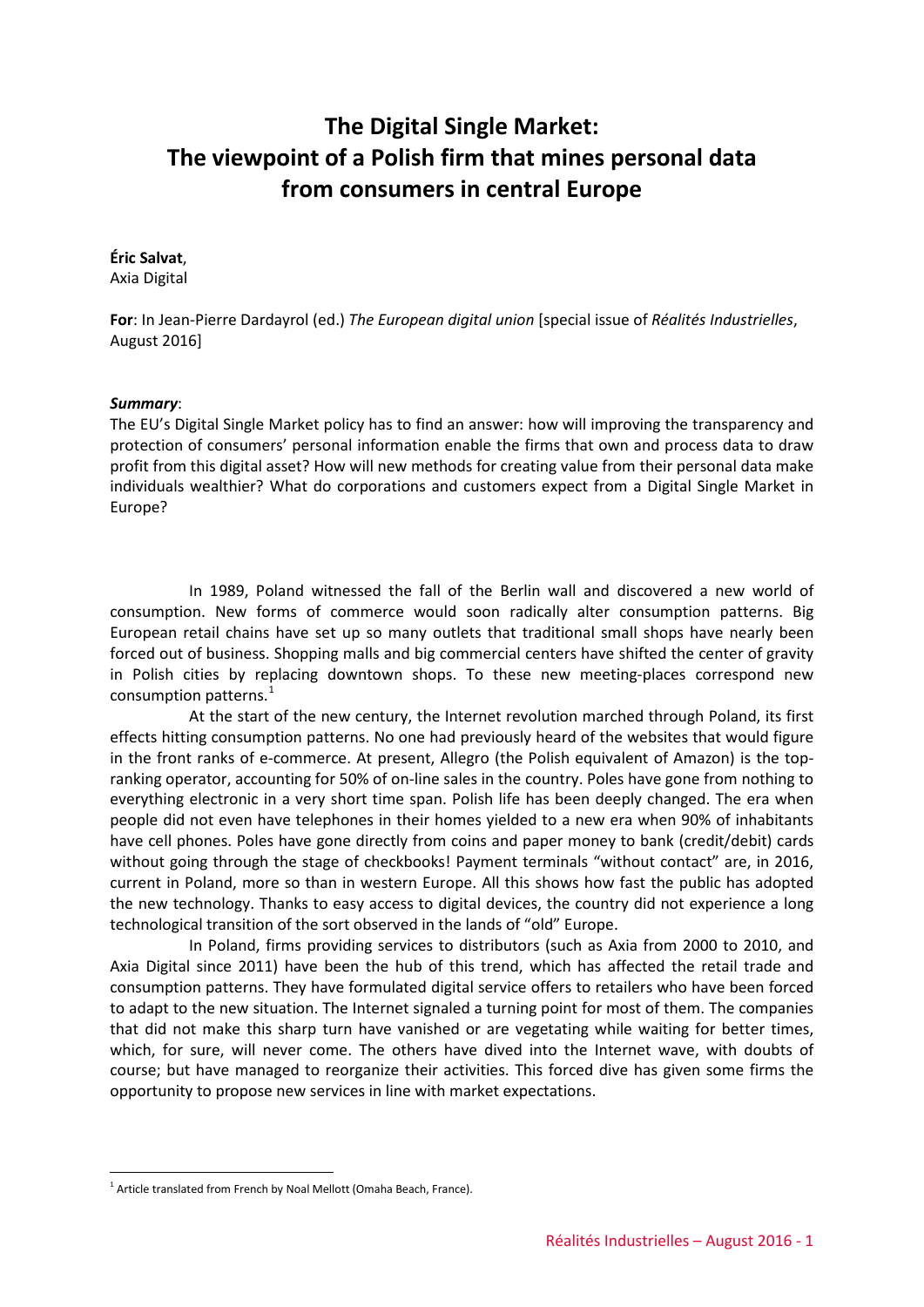By force of circumstance, these companies have been led to process data about consumers, who have made purchases after a multichannel itinerary over the web. Several types of data (declarative or behavioral) have been collected in- and outside the country. Their quantity and quality represent a potential wealth for the companies that have collected them, on condition that they know how to process and store them for later use.

In the reflection of the data collected by firms are the consumers who have transmitted the data to them. This is the origin of another important digital asset for firms: the consumer's "permission" or authorization for collecting data, itself a reflection of consumer confidence in the retailer. This authorization is a volatile asset, since it depends on the customer's propensity to give it to a salesperson or a brand name. At stake for retailers is to keep this confidence as long as possible.

How can the European Digital Single Market (henceforth DSM) stimulate the development of the transactions and authorizations that come out of a mutual agreement between e-consumers and the websites that manage their personal data?

## Customers' personal data, a corporate asset for recognition by the DSM

We all know businesses with physical points of sale, and are familiar with the legal concept of goodwill, which refers to the customer base at the point of sale. The potential goodwill figures as an asset on the books: its value is set in line with definite legal and accountancy rules. The only source of regulation about an e-business's goodwill is jurisprudence; but it is not very precise about the criteria (and their weights) to be used to evaluate this asset. $2$ 

Several questions arise about how to assess the customer base of an "on-line showcase". On line, customers are anonymous and volatile; the seller does not know them. A customer might make a purchase in France today but in Germany tomorrow, without any physical or logistic restrictions. However the idea of a "local digital customer catchment area" does, however, exist through services, such as Click & Collect or Web-to-Store, that assign a customer to a local area, on a scale equivalent to a physical point of sale.

New tools for customer relationship management (CRM) facilitate digital interactions, thus boosting the collection of personal data from customers. These interactions are increasing in quantity, quality and complexity. They are declarative (surveys, subscriptions, records) and behavioral (on-line tracking, transfer of shopping carts, the analysis of purchases, website recommendations to other potential customers, etc.). For two years now, Polish retailers, whether of the brick-and-mortar type or "pure" e-players, have been turning toward these strategic tools in the hope of increasing sales and the worth of their firms.

The DSM should channel these trends in data collection so as to avoid eventual aberrations, such as poor data management or the fraudulent use of data, when they are sold without the customer's consent or transferred, unawares, to the Internet giants.

To pass their digital assets (the customer base) as an asset on financial statements, books, firms have expectations about a single European regulatory framework. Regulations should favor e-business practices for:

- facilitating the right procedures for collecting data on sales prospects and customers;
- structuring customer data;
- making the data usable so as to increase the return on investment (ROI).

<span id="page-1-0"></span><sup>&</sup>lt;u>.</u>  $2$  See CGVExpert, "Vente d'un site Ecommerce et cession du fonds de commerce". Available at:

[http://www.cgv-expert.fr/article/vente-ecommerce-cession-fonds-commerce\\_52.htm](http://www.cgv-expert.fr/article/vente-ecommerce-cession-fonds-commerce_52.htm)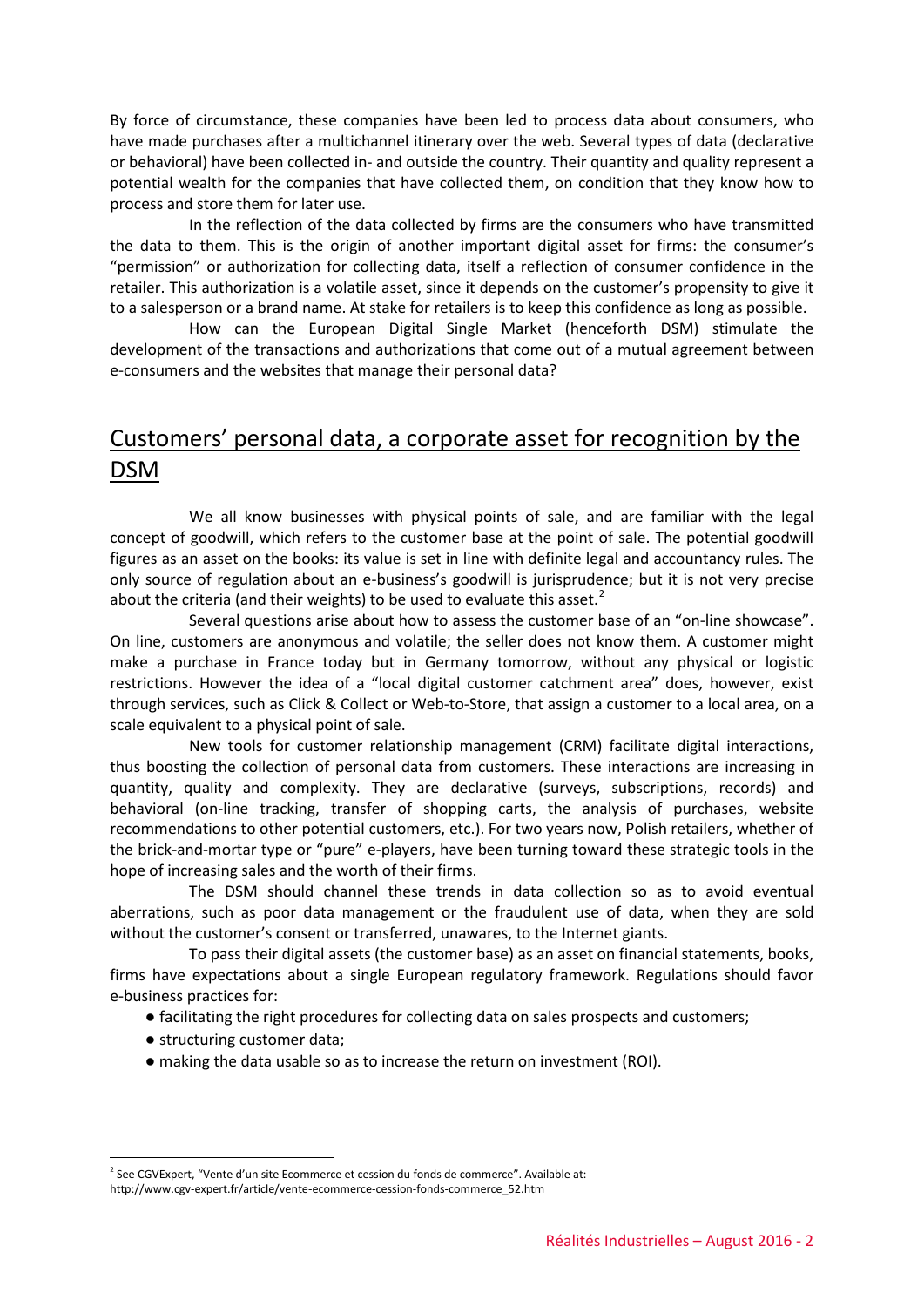The regulations stemming from the DSM should allow for precise uses of processable data in any European country. Furthermore, the same regulations should apply to the data collected by firms outside Europe when they intended for use inside Europe. In other words, it is necessary to have good regulations for collected data, processable data and processed data.

A Polish leader in the retail sector is about to launch plans for a crossborder e-business in 2017: Germany, the Czech Republic, Slovakia, Lithuania, Ukraine, Belarus, and Russia (via the Kaliningrad enclave) — four EU member states and three countries that are not. This retailer wants to increase his firm's worth by increasing its sales and enlarging its customer base. How should data about this customer base be structured and managed so that they can be processed without running the risk of sanctions because of poor business practices? How to make sure that the retailer's financial investment figures clearly on the firm's financial statement? What are the opportunities and drawbacks of EU regulations both inside and outside the Union's borders? What level of security is to be applied to data?

EU lawmakers might think that restrictions should concern only merchants, not customers. After all, if a seller does not collect data, tough luck for him! Besides, that will not stop him from doing business… But we should not forget that the other party, customers, has high expectations. The level of expectations on the Internet is quite different from in brick-and-mortar stores. Since on-line customers are free to buy where and when they want, they would like to receive personalized offers. This is the only purpose for which they accept to communicate personal details, and continue doing so. Lawmakers should not, therefore, see the merchant opposite the customer. They should see them together, joined in a community of interests.

The DSM should facilitate relational processes through an adapted set of regulations. As much might be said about data protection and the transparence of the regulations indispensable for fostering communication.

# The customer's personal data: A potential asset for low-income persons

Having seen how the Internet revolution has generated a new digital asset for firms, let us turn attention to how it has created for each individual what we might call a personal digital asset. Each individual corresponds to a set of personal data that constitutes an asset for a firm. Does this chain of facts create a new source of wealth for the individual?

To whom do our data belong: to ourselves or to those to whom we have communicated them? Is the act of communicating personal data a transfer or a mere sharing? Can we not imagine that individuals have the likes of intellectual property rights on their data, even though personal data result, in fact, not from work but from one's way of being and behaving?

In Europe, we have all been "formatted" to work for the purpose of creating net worth and forming a personal estate. The Internet opens a new perspective for generating an asset as part of one's personal estate without actually working (in the usual sense of this word of having an activity). Starting from the assumption that everyone lives by performing actions, we can quite well imagine that firms, governments and organizations are interested in measuring these actions and linking them to an identification of the individual, the goal being to produce money-making data.

The principle of paying for users' actions already exists in the form of the apparently "free" services or programs offered by search engines or social media networks. Upon carefully reading the conditions for using Google Analytics, for example, we learn that Google claims the right to use the data communicated to the website associated with this "freemium". Using tools of this sort is, therefore, not for free. This service comes out of the exchange of a service in return for an unpaid transfer of behavioral data, which Google will be able to process. So, nothing is for free, unlike what the mass enthusiasm for new digital "apps" — "free" offers — would lead us to think.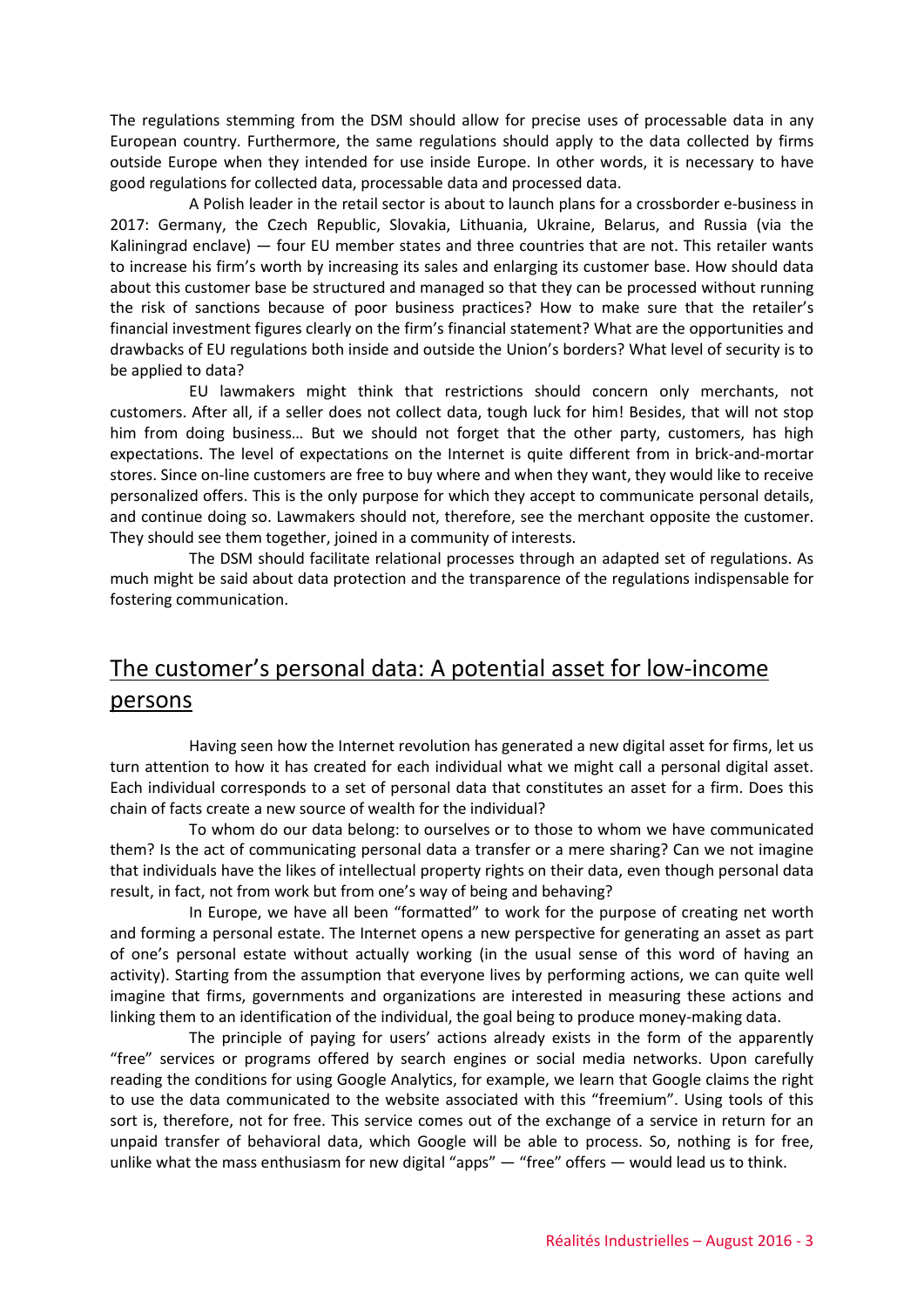Let us take another example: someone with connected devices at home, perhaps a toothbrush that will send information to applications to which the person has "free" access. The benefit for users is that the application will inform them about how to brush hard-to-get-to areas, how to optimize the time spent brushing teeth, etc. At first sight, users only see the health benefits. But once again, they have encountered the myth of "everything for free".

Applications of the aforementioned sort are provided by firms such as Nest, a Google subsidiary specialized in smart software for the home. For commercial purposes, these companies collect and process data about how identifiable persons actually use a connected device. The application costs nothing in comparison with the vast potential profits that users of the connected device generate.

All this raises several questions:

- Are the "profits" shared fairly in proportion to each party's contribution? The obvious answer is "no".
- Are customers aware that their data can be resold to third-party advertisers? Regardless of any clause that might figure in the terms of service, the usual answer is "no".
- Are users aware that their actions, measurable and measured, depend on them alone and that certain monopolistic giants would not exist if not for these actions? The probable answer is  $"no"$ .
- Should a responsible DSM help make users aware of their extraordinary collective contribution to the development of the Internet giants? I think that the answer should be "yes".

A section in a responsible DSM policy should deal with users and with making them aware of how they personally contribute to the digital economy. Accordingly, discussions about the DSM should dwell on the possibility of creating a European status of "digital entrepreneur" for everyone, so that users obtain a counterpart from whoever uses their data. Would this not be an egalitarian means for creating wealth independently of the citizen-contributor's socioeconomic status? Every European would thus have a recognized status that would provide a fair financial return for his/her contribution.

## Firms' and customers' expectations about the DSM

Customers very much want to use the new Internet-related technology. It facilitates everyday life by improving services when making on-line purchases and by saving time, which can then be devoted to other, more valuable activities. For this reason, customers are ready to communicate and share their data on condition that the data are properly processed so as to provide them, in return, with certain advantages.

The key factors in the DSM are confidence and permission (or authorization). Consumer authorization is an asset for a firm. A firm might proudly claim that it has a customer data base, but it is even more important for it to consolidate this base thanks to the permission obtained from customers. For the DSM, the questions is: how long should this authorization last?

● The DSM should provide more protection and guarantees to consumers. Consumers must be reassured that strong sanctions will be used against firms that do not abide by the rules about the proper use of collected personal data. Creating a label of quality or a European standard seems indispensable for protecting those firms whose practices are proof of their good conduct.

● The DSM's should provide for procedures allowing customers to withdraw, in full or in part, from relations with on-line partners. Since relations might be partially severed, the DSM must make a break with the dichotomy that leads to seeing the customer as either "in" or "out" of the relation. Nowadays, the digital means for identifying customers and for managing or sharing data allow for variable degrees of withdrawal from a relationship. The more consumers are convinced that it is easy to withdraw, the less they will make use of this possibility. Proof of this